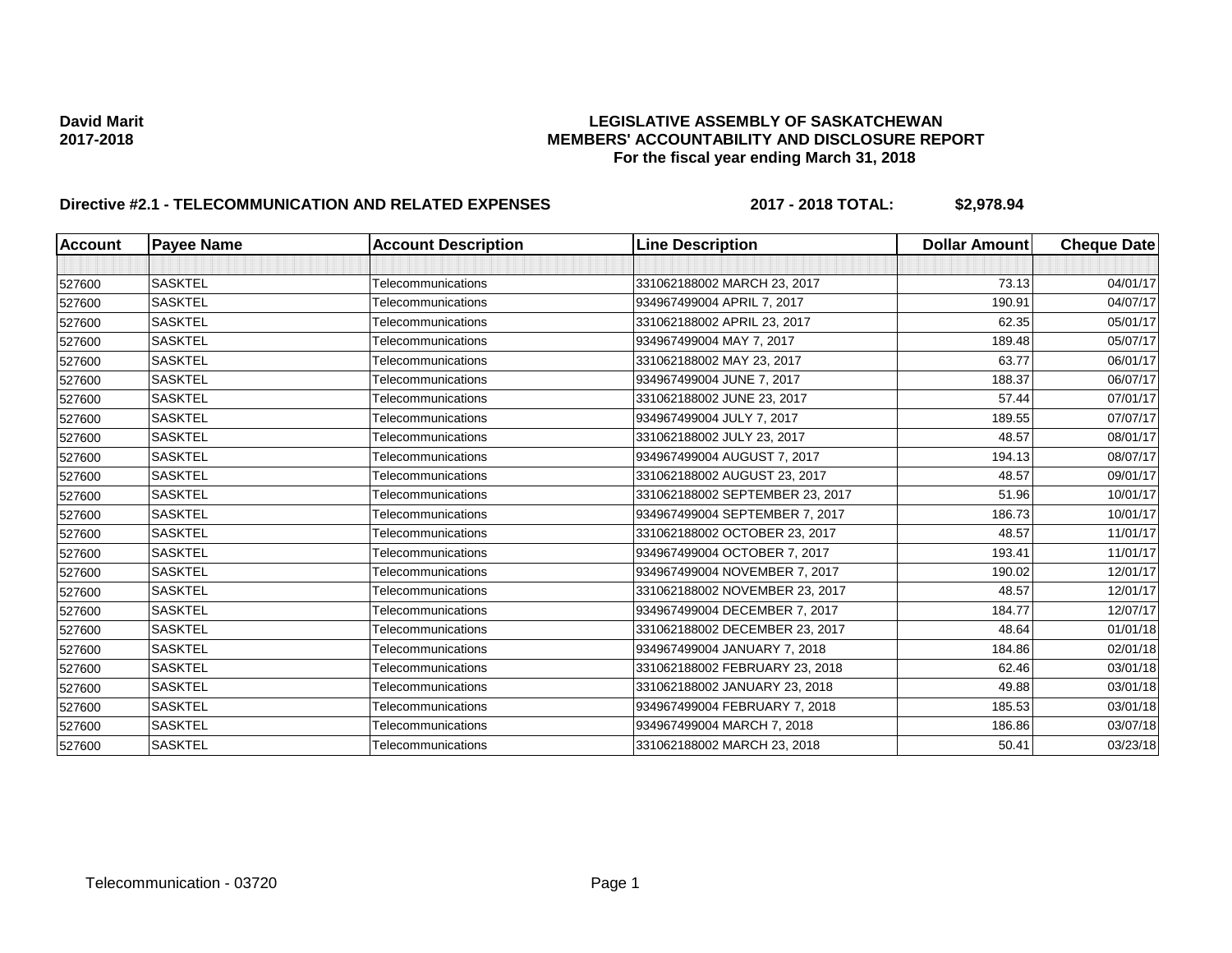### **LEGISLATIVE ASSEMBLY OF SASKATCHEWAN MEMBERS' ACCOUNTABILITY AND DISCLOSURE REPORT For the fiscal year ending March 31, 2018**

## **Directive #3.1 - MLA TRAVEL AND LIVING EXPENSES 2017 - 2018 TOTAL: \$21,494.07**

| <b>Account</b> | <b>Payee Name</b> | <b>Account Description</b>  | <b>Line Description</b>            | <b>Dollar Amount</b> | <b>Cheque Date</b> |
|----------------|-------------------|-----------------------------|------------------------------------|----------------------|--------------------|
|                |                   |                             |                                    |                      |                    |
| 541900         | MARIT, DAVID O.   | Elected Rep - Travel        | MLA TRAVEL MARCH 24 & 31, 2017     | 93.80                | 04/01/17           |
| 541900         | MARIT. DAVID O.   | Elected Rep - Travel        | MLA TRAVEL APRIL 7, 2017           | 42.78                | 04/11/17           |
|                |                   |                             | APRIL 2017 MLA REGINA              |                      |                    |
| 541900         | MARIT, DAVID O.   | Elected Rep - Travel        | <b>ACCOMMODATION</b>               | 1,500.00             | 04/24/17           |
| 541900         | MARIT. DAVID O.   | <b>Elected Rep - Travel</b> | MLA TRAVEL APRIL 2 - 6, 2017       | 292.50               | 04/25/17           |
| 541900         | MARIT, DAVID O.   | <b>Elected Rep - Travel</b> | MLA TRAVEL APRIL 3 - 5, 2017       | 79.20                | 05/02/17           |
| 541900         | MARIT, DAVID O.   | Elected Rep - Travel        | MLA TRAVEL APRIL 30 - MAY 19, 2017 | 604.45               | 05/29/17           |
|                |                   |                             | MAY 2017 MLA REGINA                |                      |                    |
| 541900         | MARIT, DAVID O.   | <b>Elected Rep - Travel</b> | <b>ACCOMMODATIONS</b>              | 1,550.00             | 06/07/17           |
|                |                   |                             | JUNE 2017 MLA REGINA               |                      |                    |
| 541900         | MARIT, DAVID O.   | <b>Elected Rep - Travel</b> | <b>ACCOMMODATION</b>               | 1,500.00             | 06/28/17           |
|                |                   |                             | JULY 2017 MLA REGINA               |                      |                    |
| 541900         | MARIT, DAVID O.   | Elected Rep - Travel        | <b>ACCOMMODATIONS</b>              | 1,550.00             | 07/27/17           |
|                |                   |                             | AUGUST 2017 MLA REGINA             |                      |                    |
| 541900         | MARIT, DAVID O.   | <b>Elected Rep - Travel</b> | <b>ACCOMMODATIONS</b>              | 1.550.00             | 09/06/17           |
| 541900         | MARIT. DAVID O.   | Elected Rep - Travel        | MLA TRAVEL SEPTEMBER 12, 2017      | 163.22               | 10/04/17           |
|                |                   |                             | SEPTEMBER 2017 MLA REGINA          |                      |                    |
| 541900         | MARIT, DAVID O.   | <b>Elected Rep - Travel</b> | <b>ACCOMMODATIONS</b>              | 1,500.00             | 10/04/17           |
|                |                   |                             | OCTOBER 2017 REGINA                |                      |                    |
| 541900         | MARIT, DAVID O.   | <b>Elected Rep - Travel</b> | <b>ACCOMMODATIONS</b>              | 1,550.00             | 11/01/17           |
|                |                   |                             | DECEMBER 2017 MLA REGINA           |                      |                    |
| 541900         | MARIT, DAVID O.   | <b>Elected Rep - Travel</b> | <b>ACCOMMODATIONS</b>              | 1,550.00             | 01/02/18           |
|                |                   |                             | NOVEMBER 2017 MLA REGINA           |                      |                    |
| 541900         | MARIT, DAVID O.   | Elected Rep - Travel        | <b>ACCOMMODATIONS</b>              | 1,500.00             | 01/02/18           |
| 541900         | MARIT, DAVID O.   | <b>Elected Rep - Travel</b> | MLA TRAVEL JANUARY 5 - 28, 2018    | 626.22               | 02/05/18           |
|                |                   |                             | FEBRUARY 2018 MLA REGINA           |                      |                    |
| 541900         | MARIT, DAVID O.   | Elected Rep - Travel        | <b>ACCOMMODATION</b>               | 1,400.00             | 03/01/18           |
|                |                   |                             | JANUARY 2018 MLA REGINA            |                      |                    |
| 541900         | MARIT, DAVID O.   | Elected Rep - Travel        | <b>ACCOMMODATIONS</b>              | 1,550.00             | 03/01/18           |
|                |                   |                             | MARCH 2018 MLA REGINA              |                      |                    |
| 541900         | MARIT, DAVID O.   | <b>Elected Rep - Travel</b> | <b>ACCOMMODATIONS</b>              | 1,550.00             | 03/12/18           |
| 541900         | MARIT, DAVID O.   | Elected Rep - Travel        | MLA TRAVEL MARCH 11 - 29, 2018     | 1,341.90             | 03/31/18           |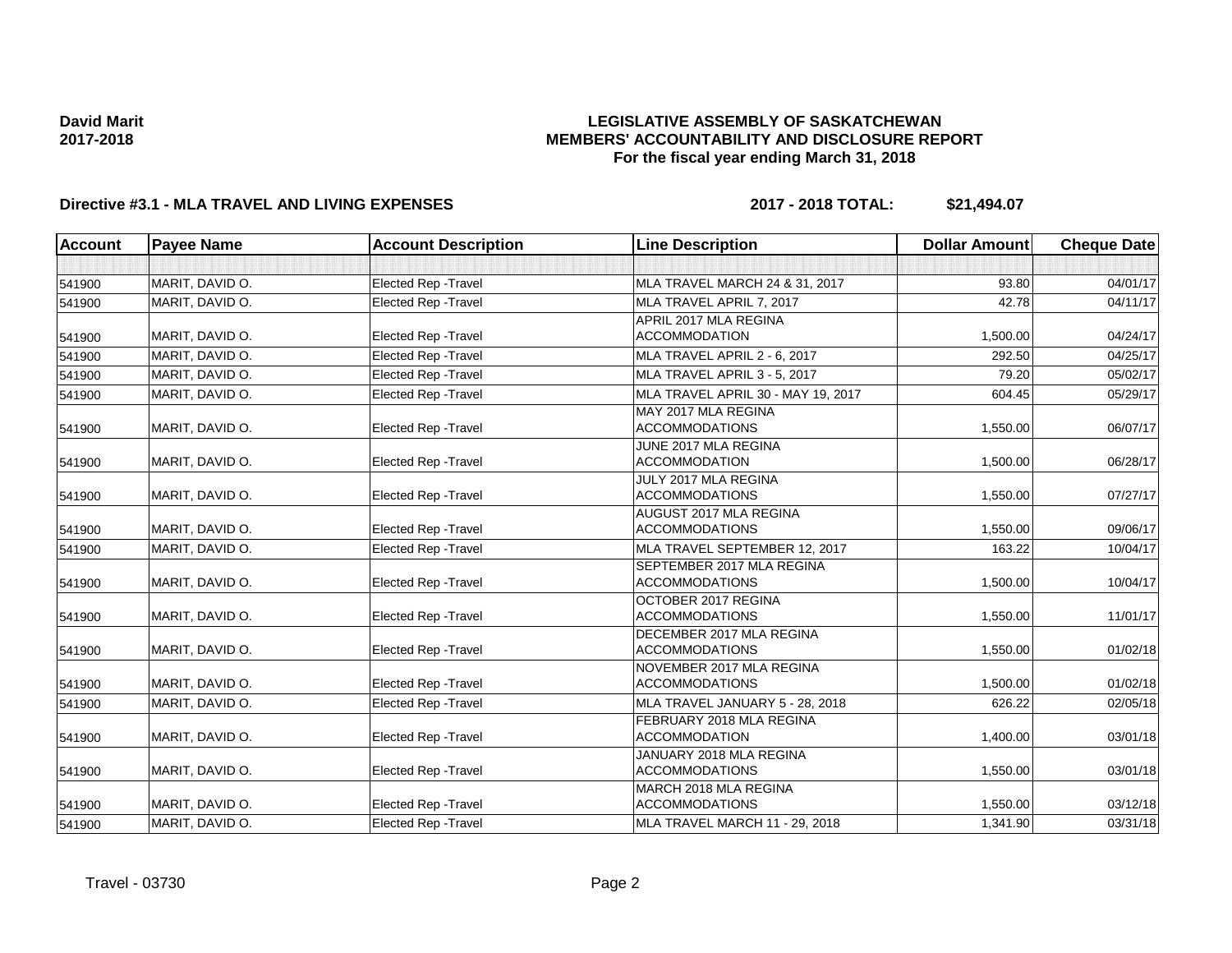### **LEGISLATIVE ASSEMBLY OF SASKATCHEWAN MEMBERS' ACCOUNTABILITY AND DISCLOSURE REPORT For the fiscal year ending March 31, 2018**

| <b>Account</b> | <b>Payee Name</b>                    | <b>Account Description</b>                | <b>Line Description</b>            | <b>Dollar Amount</b> | <b>Cheque Date</b> |
|----------------|--------------------------------------|-------------------------------------------|------------------------------------|----------------------|--------------------|
|                |                                      |                                           |                                    |                      |                    |
|                | CANALTA REAL ESTATE SERVICES         |                                           |                                    |                      |                    |
| 522000         | LTD.                                 | Rent of Ground, Buildings and Other Space | APRIL CONSTITUENCY OFFICE RENT     | 600.00               | 04/01/17           |
|                | CANALTA REAL ESTATE SERVICES         |                                           |                                    |                      |                    |
| 522000         | LTD.                                 | Rent of Ground, Buildings and Other Space | MAY 2017 MLA OFFICE RENT           | 600.00               | 04/12/17           |
|                | CANALTA REAL ESTATE SERVICES         |                                           |                                    |                      |                    |
| 522000         | LTD.                                 | Rent of Ground, Buildings and Other Space | JUNE 2017 MLA OFFICE RENT          | 600.00               | 05/19/17           |
|                | CANALTA REAL ESTATE SERVICES         |                                           |                                    |                      |                    |
| 522000         | LTD.                                 | Rent of Ground, Buildings and Other Space | JULY 2017 MLA OFFICE RENT          | 600.00               | 06/16/17           |
|                | CANALTA REAL ESTATE SERVICES         |                                           |                                    |                      |                    |
| 522000         | LTD.                                 | Rent of Ground, Buildings and Other Space | <b>AUGUST 2017 MLA OFFICE RENT</b> | 600.00               | 07/04/17           |
|                | CANALTA REAL ESTATE SERVICES         |                                           |                                    |                      |                    |
| 522000         | LTD.                                 | Rent of Ground, Buildings and Other Space | SEPTEMBER 2017 MLA OFFICE RENT     | 600.00               | 08/14/17           |
|                | CANALTA REAL ESTATE SERVICES<br>LTD. | Rent of Ground, Buildings and Other Space | OCTOBER 2017 MLA OFFICE RENT       | 600.00               | 09/15/17           |
| 522000         |                                      |                                           |                                    |                      |                    |
|                | CANALTA REAL ESTATE SERVICES<br>LTD. | Rent of Ground, Buildings and Other Space | NOVEMBER 2017 MLA OFFICE RENT      | 600.00               | 10/18/17           |
| 522000         | CANALTA REAL ESTATE SERVICES         |                                           |                                    |                      |                    |
| 522000         | LTD.                                 | Rent of Ground, Buildings and Other Space | DECEMBER 2017 MLA OFFICE RENT      | 600.00               | 11/10/17           |
|                | CANALTA REAL ESTATE SERVICES         |                                           |                                    |                      |                    |
| 522000         | LTD.                                 | Rent of Ground, Buildings and Other Space | JANUARY 2018 MLA OFFICE RENT       | 600.00               | 01/01/18           |
|                | CANALTA REAL ESTATE SERVICES         |                                           |                                    |                      |                    |
| 522000         | LTD.                                 | Rent of Ground, Buildings and Other Space | FEBRUARY 2018 MLA OFFICE RENT      | 600.00               | 01/11/18           |
|                | CANALTA REAL ESTATE SERVICES         |                                           |                                    |                      |                    |
| 522000         | LTD.                                 | Rent of Ground, Buildings and Other Space | MARCH 2018 MLA OFFICE RENT         | 600.00               | 02/08/18           |
|                | MINISTER OF FINANCE-MINISTRY         |                                           |                                    |                      |                    |
| 522200         | OF CENTRAL SERVICES                  | <b>Rent of Photocopiers</b>               | PHOTOCOPIER SERVICE FEE 2017/18    | 100.00               | 12/01/17           |
| 522200         | TOSHIBA OF CANADA LTD.               | Rent of Photocopiers                      | <b>COPIER CHARGES</b>              | 157.94               | 05/01/17           |
| 522200         | TOSHIBA OF CANADA LTD.               | Rent of Photocopiers                      | <b>COPIER CHARGES</b>              | 162.46               | 06/01/17           |
| 522200         | TOSHIBA OF CANADA LTD.               | Rent of Photocopiers                      | <b>COPIER CHARGES</b>              | 156.75               | 06/05/17           |
| 522200         | TOSHIBA OF CANADA LTD.               | Rent of Photocopiers                      | <b>COPIER CHARGES</b>              | 157.22               | 07/06/17           |
| 522200         | TOSHIBA OF CANADA LTD.               | Rent of Photocopiers                      | <b>COPIER CHARGES</b>              | 161.51               | 08/04/17           |
|                |                                      |                                           |                                    |                      |                    |
| 522200         | TOSHIBA OF CANADA LTD.               | Rent of Photocopiers                      | <b>COPIER CHARGES</b>              | 167.74               | 10/01/17           |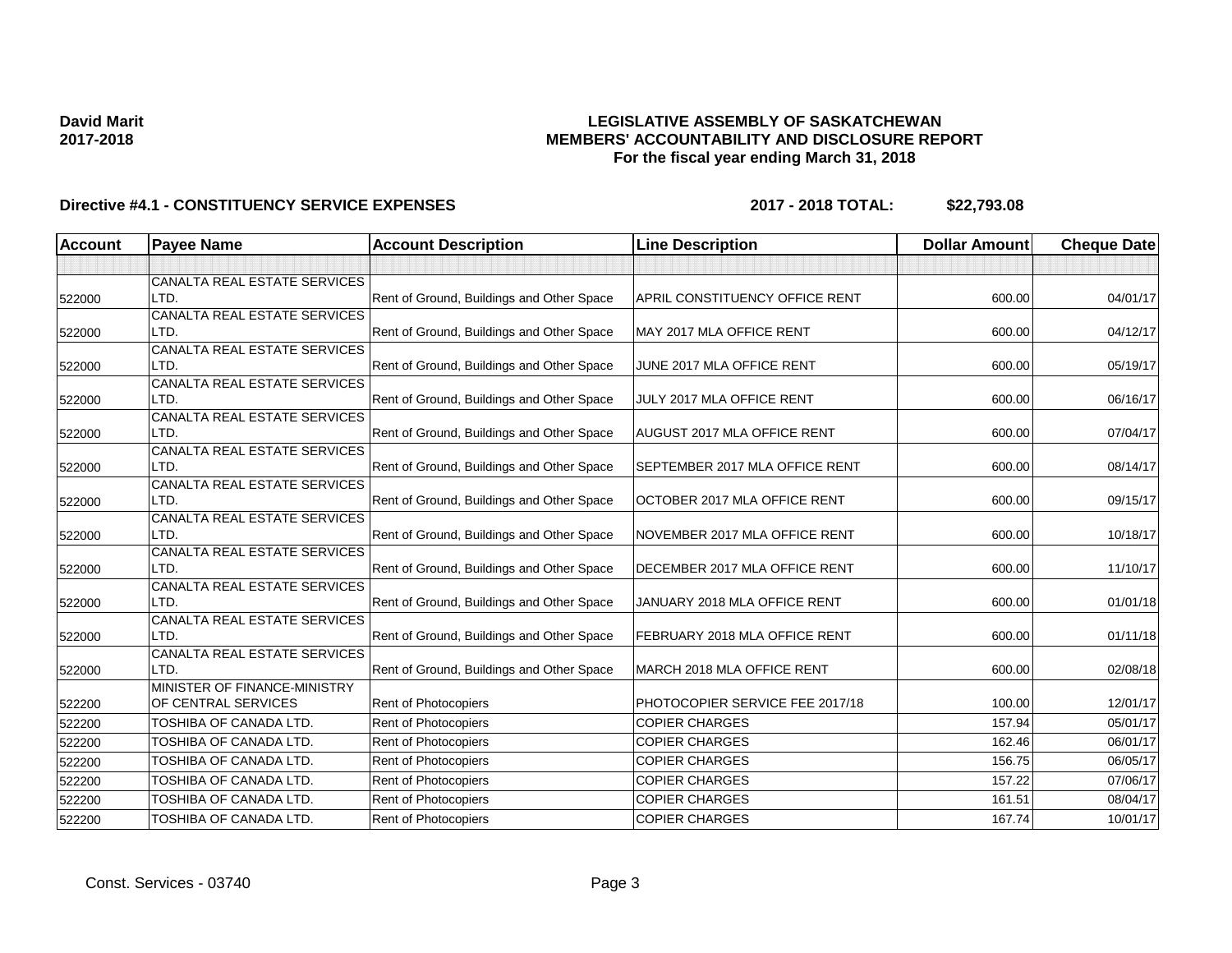### **LEGISLATIVE ASSEMBLY OF SASKATCHEWAN MEMBERS' ACCOUNTABILITY AND DISCLOSURE REPORT For the fiscal year ending March 31, 2018**

| <b>Account</b> | <b>Payee Name</b>                                       | <b>Account Description</b>          | <b>Line Description</b>              | <b>Dollar Amount</b> | <b>Cheque Date</b> |
|----------------|---------------------------------------------------------|-------------------------------------|--------------------------------------|----------------------|--------------------|
|                |                                                         |                                     |                                      |                      |                    |
| 522200         | TOSHIBA OF CANADA LTD.                                  | Rent of Photocopiers                | <b>COPIER CHARGES</b>                | 154.15               | 11/01/17           |
| 522200         | TOSHIBA OF CANADA LTD.                                  | Rent of Photocopiers                | <b>COPIER CHARGES</b>                | 169.27               | 12/01/17           |
| 522200         | <b>TOSHIBA OF CANADA LTD.</b>                           | Rent of Photocopiers                | <b>COPIER CHARGES</b>                | 154.47               | 01/01/18           |
| 522200         | TOSHIBA OF CANADA LTD.                                  | <b>Rent of Photocopiers</b>         | <b>COPIER CHARGES</b>                | 144.71               | 02/01/18           |
| 522200         | TOSHIBA OF CANADA LTD.                                  | <b>Rent of Photocopiers</b>         | <b>COPIER CHARGES</b>                | 167.42               | 03/01/18           |
| 522500         | <b>CO-OPERATORS GENERAL</b><br><b>INSURANCE COMPANY</b> | <b>Insurance Premiums</b>           | D.MARIT INSURANCE #0091024           | 825.00               | 06/01/17           |
| 522600         | ASSINIBOIA, TOWN OF                                     | Utilities - Water and Sewer         | 015120030 OCT 16-NOV 15, 2017        | 44.79                | 12/01/17           |
| 522600         | ASSINIBOIA, TOWN OF                                     | Utilities - Water and Sewer         | 015120030 JAN 16-FEB 15, 2018        | 48.76                | 03/01/18           |
| 522700         | ASSINIBOIA, TOWN OF                                     | Utilities - Electricity and Nat Gas | 16-FEB-2017 - 15-MAR-2017            | 40.80                | 04/01/17           |
| 522700         | ASSINIBOIA, TOWN OF                                     | Utilities - Electricity and Nat Gas | MARCH 16 - APRIL 15, 2017 UTILITIES  | 44.77                | 05/01/17           |
| 522700         | ASSINIBOIA, TOWN OF                                     | Utilities - Electricity and Nat Gas | 015120030 MAY 24, 2017               | 41.62                | 05/24/17           |
| 522700         | ASSINIBOIA, TOWN OF                                     | Utilities - Electricity and Nat Gas | MAY 16 - JUN 15, 2017                | 44.79                | 07/01/17           |
| 522700         | ASSINIBOIA, TOWN OF                                     | Utilities - Electricity and Nat Gas | JUNE 16 - JULY 15, 2017              | 40.80                | 08/01/17           |
| 522700         | ASSINIBOIA, TOWN OF                                     | Utilities - Electricity and Nat Gas | <b>JULY 16 - AUGUST 15, 2017</b>     | 44.77                | 09/01/17           |
| 522700         | ASSINIBOIA, TOWN OF                                     | Utilities - Electricity and Nat Gas | AUGUST 15 - SEPTEMBER 15, 2017       | 44.77                | 10/01/17           |
| 522700         | ASSINIBOIA, TOWN OF                                     | Utilities - Electricity and Nat Gas | SEPTEMBER 16 - OCTOBER 15, 2017      | 41.76                | 11/01/17           |
| 522700         | ASSINIBOIA, TOWN OF                                     | Utilities - Electricity and Nat Gas | NOVEMBER 16 - DECEMBER 15, 2017      | 44.77                | 01/01/18           |
| 522700         | ASSINIBOIA, TOWN OF                                     | Utilities - Electricity and Nat Gas | DECEMBER 16, 2017 - JANUARY 15, 2018 | 45.67                | 02/01/18           |
| 522700         | ASSINIBOIA, TOWN OF                                     | Utilities - Electricity and Nat Gas | FEBRUARY 16 - MARCH 15, 2018         | 76.53                | 03/20/18           |
| 522700         | SASKENERGY INCORPORATED                                 | Utilities - Electricity and Nat Gas | 25206527720 APRIL 7, 2017            | 142.44               | 04/07/17           |
| 522700         | SASKENERGY INCORPORATED                                 | Utilities - Electricity and Nat Gas | 25206527720 MAY 5, 2017              | 90.89                | 05/05/17           |
| 522700         | SASKENERGY INCORPORATED                                 | Utilities - Electricity and Nat Gas | 25206527720 JUNE 7, 2017             | 64.01                | 06/07/17           |
| 522700         | SASKENERGY INCORPORATED                                 | Utilities - Electricity and Nat Gas | 25206527720 JULY 4, 2017             | 48.65                | 07/07/17           |
| 522700         | SASKENERGY INCORPORATED                                 | Utilities - Electricity and Nat Gas | 25206527720 AUGUST 8, 2017           | 47.97                | 08/08/17           |
| 522700         | SASKENERGY INCORPORATED                                 | Utilities - Electricity and Nat Gas | 25206527720 SEPTEMBER 8, 2017        | 48.65                | 10/01/17           |
| 522700         | SASKENERGY INCORPORATED                                 | Utilities - Electricity and Nat Gas | 25206527720 OCTOBER 6, 2017          | 56.67                | 11/01/17           |
| 522700         | SASKENERGY INCORPORATED                                 | Utilities - Electricity and Nat Gas | 25206527720 NOVEMBER 7, 2017         | 84.13                | 11/07/17           |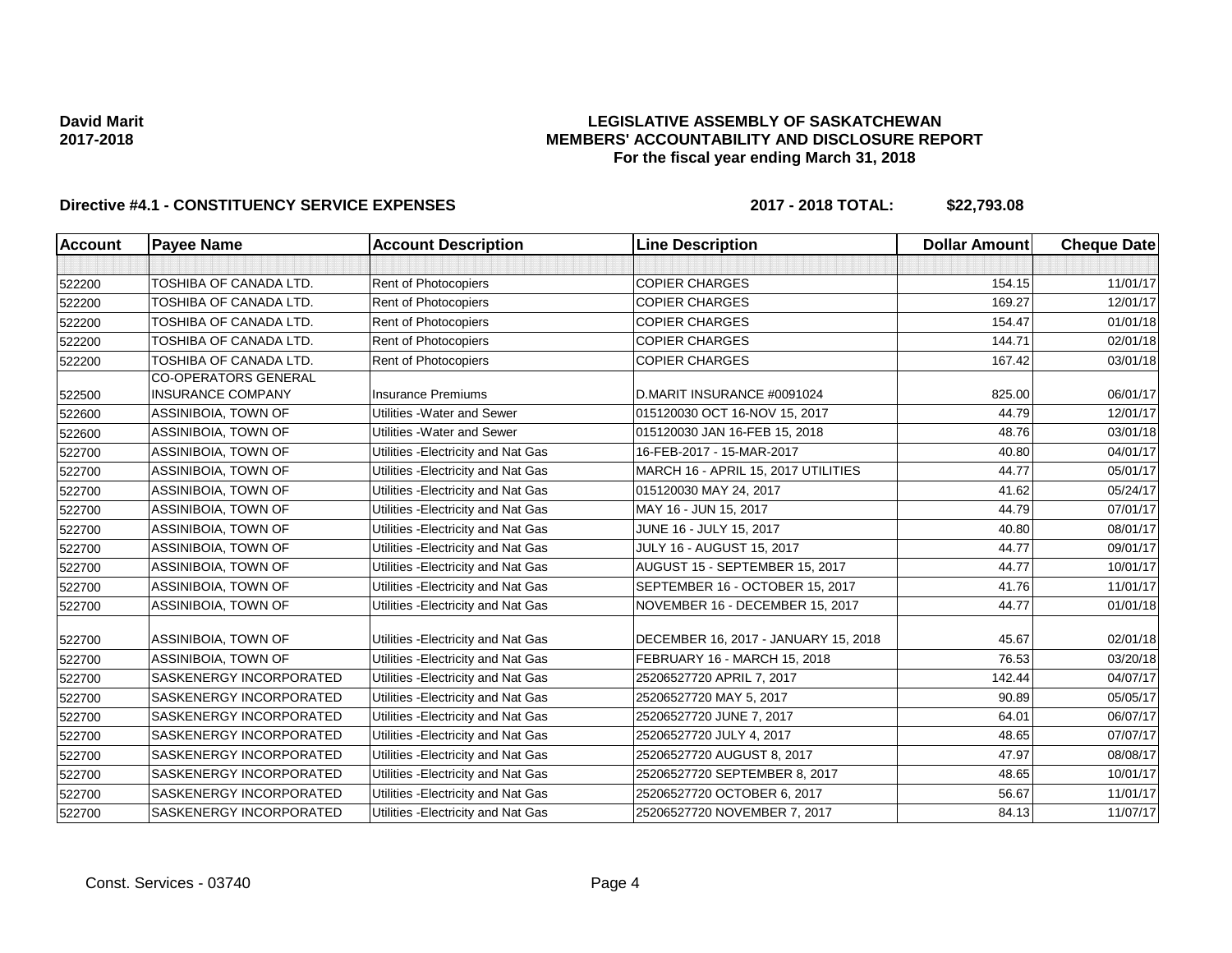### **LEGISLATIVE ASSEMBLY OF SASKATCHEWAN MEMBERS' ACCOUNTABILITY AND DISCLOSURE REPORT For the fiscal year ending March 31, 2018**

| <b>Account</b> | <b>Payee Name</b>              | <b>Account Description</b>           | <b>Line Description</b>              | <b>Dollar Amount</b> | <b>Cheque Date</b> |
|----------------|--------------------------------|--------------------------------------|--------------------------------------|----------------------|--------------------|
|                |                                |                                      |                                      |                      |                    |
| 522700         | <b>SASKENERGY INCORPORATED</b> | Utilities - Electricity and Nat Gas  | 25206527720 DECEMBER 7, 2017         | 150.00               | 12/07/17           |
| 522700         | SASKENERGY INCORPORATED        | Utilities - Electricity and Nat Gas  | 25206527720 JANUARY 8, 2018          | 187.11               | 02/01/18           |
| 522700         | SASKENERGY INCORPORATED        | Utilities - Electricity and Nat Gas  | 25206527720 FEBRUARY 7, 2018         | 77.20                | 03/01/18           |
| 522700         | SASKENERGY INCORPORATED        | Utilities - Electricity and Nat Gas  | 25206527720 MARCH 7, 2018            | 198.42               | 03/07/18           |
| 522700         | <b>SASKPOWER CORPORATION</b>   | Utilities - Electricity and Nat Gas  | 510004232557 APRIL 7, 2017           | 467.16               | 04/07/17           |
| 522700         | <b>SASKPOWER CORPORATION</b>   | Utilities - Electricity and Nat Gas  | 510004232557 JULY 7, 2017            | 43.99                | 07/07/17           |
| 522700         | SASKPOWER CORPORATION          | Utilities - Electricity and Nat Gas  | 510004232557 AUGUST 8, 2017          | 18.63                | 08/08/17           |
| 522700         | <b>SASKPOWER CORPORATION</b>   | Utilities - Electricity and Nat Gas  | 510004232557 SEPTEMBER 8, 2017       | 156.58               | 10/01/17           |
| 522700         | SASKPOWER CORPORATION          | Utilities - Electricity and Nat Gas  | 510004232557 OCTOBER 6, 2017         | 121.76               | 11/01/17           |
| 522700         | SASKPOWER CORPORATION          | Utilities - Electricity and Nat Gas  | 510004232557 NOVEMBER 7, 2017        | 103.40               | 11/07/17           |
| 522700         | <b>SASKPOWER CORPORATION</b>   | Utilities - Electricity and Nat Gas  | 510004232557 DECEMBER 7, 2017        | 125.44               | 12/07/17           |
| 522700         | SASKPOWER CORPORATION          | Utilities - Electricity and Nat Gas  | 510004232557 JANUARY 8, 2018         | 120.00               | 02/01/18           |
| 522700         | <b>SASKPOWER CORPORATION</b>   | Utilities - Electricity and Nat Gas  | 510004232557 FEBRUARY 7, 2018        | 86.07                | 03/01/18           |
| 522700         | SASKPOWER CORPORATION          | Utilities - Electricity and Nat Gas  | 510004232557 MARCH 7, 2018           | 129.60               | 03/07/18           |
| 524000         | KIMBALL ELECTRIC LTD.          | Repairs                              | REPAIRS TO WATER HEATER - NO GST     | 306.72               | 03/07/18           |
| 525000         | <b>KUFFNER, SANDRA</b>         | Postal, Courier, Freight and Related | <b>POSTAGE</b>                       | 28.59                | 05/01/17           |
| 525000         | <b>KUFFNER, SANDRA</b>         | Postal, Courier, Freight and Related | <b>REIMB: POSTAGE</b>                | 16.19                | 06/23/17           |
| 525000         | <b>KUFFNER, SANDRA</b>         | Postal, Courier, Freight and Related | <b>POSTAGE</b>                       | 6.90                 | 09/01/17           |
| 525000         | <b>KUFFNER, SANDRA</b>         | Postal, Courier, Freight and Related | <b>REIMB: POSTAGE</b>                | 9.00                 | 10/01/17           |
| 525000         | <b>KUFFNER, SANDRA</b>         | Postal, Courier, Freight and Related | <b>WREATH/POSTAGE</b>                | 1.65                 | 11/08/17           |
| 525000         | <b>KUFFNER, SANDRA</b>         | Postal, Courier, Freight and Related | <b>POSTAGE</b>                       | 2.94                 | 12/01/17           |
| 525000         | <b>KUFFNER, SANDRA</b>         | Postal, Courier, Freight and Related | C.A. TRAVEL JANUARY 29, 2018/POSTAGE | 14.29                | 02/08/18           |
| 525000         | <b>KUFFNER, SANDRA</b>         | Postal, Courier, Freight and Related | <b>POSTAGE</b>                       | 21.35                | 03/07/18           |
| 525000         | YORGA, WENDIE L                | Postal, Courier, Freight and Related | POSTAGE/OFFICE SUPPLIES              | 1.16                 | 09/01/17           |
| 529000         | AGER'S CARPET CLEANING INC.    | <b>General Contractual Services</b>  | <b>CARPET CLEANING</b>               | 207.39               | 03/01/18           |
| 530300         | MARU GROUP CANADA INC.         | Primary Research/Focus group         | AD HOC CONSULTING - NO GST           | 607.15               | 07/01/17           |
| 530300         | <b>MARU GROUP CANADA INC.</b>  | Primary Research/Focus group         | AD HOC CONSULTING - NO GST           | 646.74               | 01/01/18           |
| 530300         | MARU GROUP CANADA INC.         | Primary Research/Focus group         | AD HOC CONSULTING - NO GST           | 632.97               | 03/01/18           |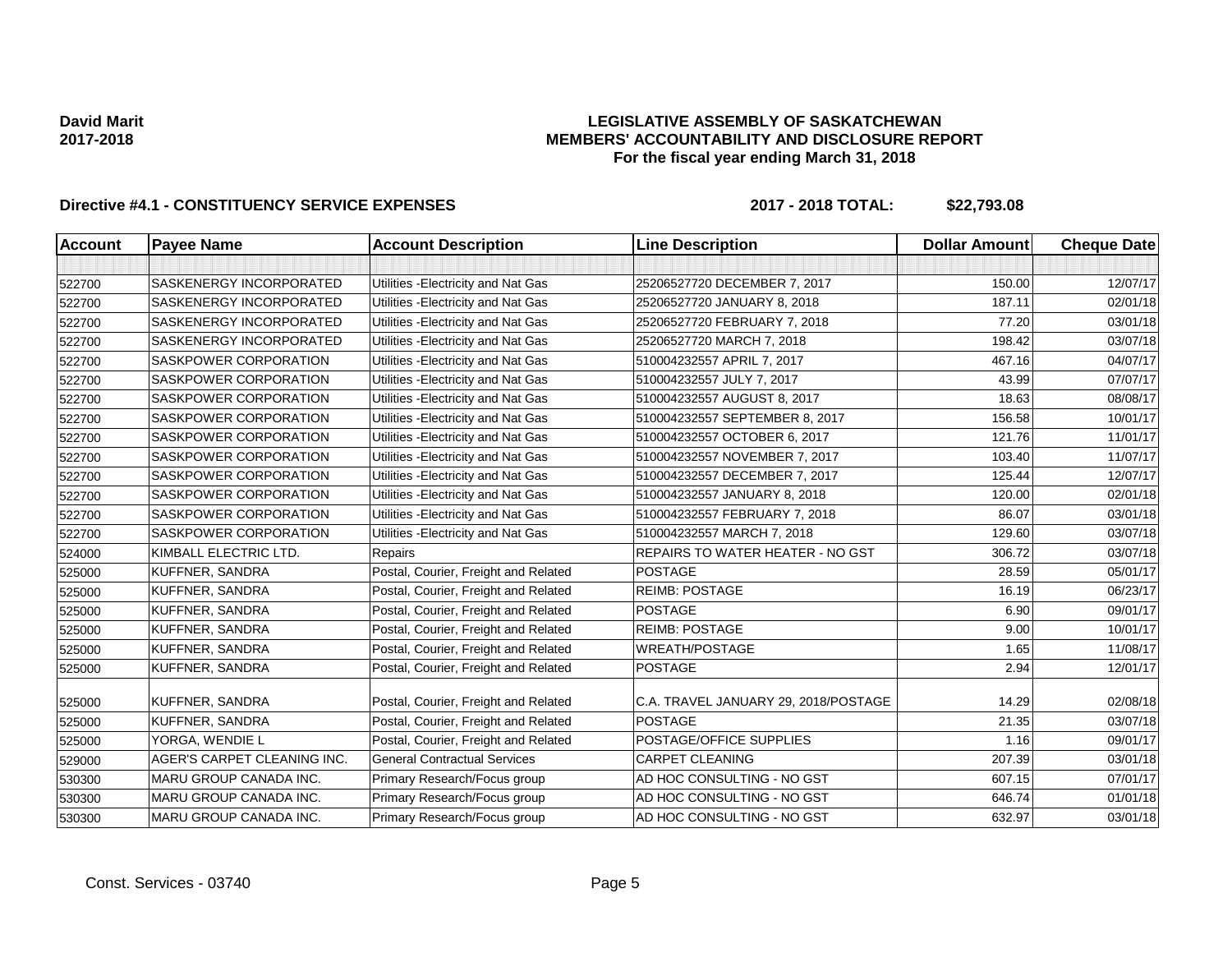### **LEGISLATIVE ASSEMBLY OF SASKATCHEWAN MEMBERS' ACCOUNTABILITY AND DISCLOSURE REPORT For the fiscal year ending March 31, 2018**

| <b>Account</b> | <b>Payee Name</b>           | <b>Account Description</b> | <b>Line Description</b> | <b>Dollar Amount</b> | <b>Cheque Date</b> |
|----------------|-----------------------------|----------------------------|-------------------------|----------------------|--------------------|
|                |                             |                            |                         |                      |                    |
| 530500         | 101142236 SASKATCHEWAN LTD. | Media Placement            | <b>ADVERTISING</b>      | 174.00               | 05/01/17           |
| 530500         | 101142236 SASKATCHEWAN LTD. | <b>Media Placement</b>     | <b>ADVERTISING</b>      | 25.00                | 06/01/17           |
| 530500         | 101142236 SASKATCHEWAN LTD. | Media Placement            | <b>ADVERTISING</b>      | 25.00                | 06/01/17           |
| 530500         | 101142236 SASKATCHEWAN LTD. | Media Placement            | <b>ADVERTISING</b>      | 174.00               | 06/01/17           |
| 530500         | 101142236 SASKATCHEWAN LTD. | Media Placement            | <b>ADVERTISING</b>      | 100.00               | 08/01/17           |
| 530500         | 101142236 SASKATCHEWAN LTD. | Media Placement            | <b>ADVERTISING</b>      | 25.00                | 08/01/17           |
| 530500         | 101142236 SASKATCHEWAN LTD. | Media Placement            | <b>ADVERTISING</b>      | 174.00               | 08/01/17           |
| 530500         | 101142236 SASKATCHEWAN LTD. | Media Placement            | ADVERTISING - NO GST    | 174.00               | 09/01/17           |
| 530500         | 101142236 SASKATCHEWAN LTD. | Media Placement            | <b>ADVERTISING</b>      | 195.00               | 11/01/17           |
| 530500         | 101142236 SASKATCHEWAN LTD. | <b>Media Placement</b>     | ADVERTISING - NO GST    | 174.00               | 11/01/17           |
| 530500         | 101142236 SASKATCHEWAN LTD. | <b>Media Placement</b>     | <b>ADVERTISING</b>      | 174.00               | 12/01/17           |
| 530500         | 101142236 SASKATCHEWAN LTD. | Media Placement            | <b>ADVERTISING</b>      | 174.00               | 12/01/17           |
| 530500         | 101142236 SASKATCHEWAN LTD. | Media Placement            | <b>ADVERTISING</b>      | 50.00                | 01/01/18           |
| 530500         | 101142236 SASKATCHEWAN LTD. | <b>Media Placement</b>     | <b>ADVERTISING</b>      | 25.00                | 01/01/18           |
| 530500         | 101142236 SASKATCHEWAN LTD. | Media Placement            | <b>ADVERTISING</b>      | 25.86                | 01/01/18           |
| 530500         | 101142236 SASKATCHEWAN LTD. | Media Placement            | ADVERTISING - NO GST    | 25.00                | 01/01/18           |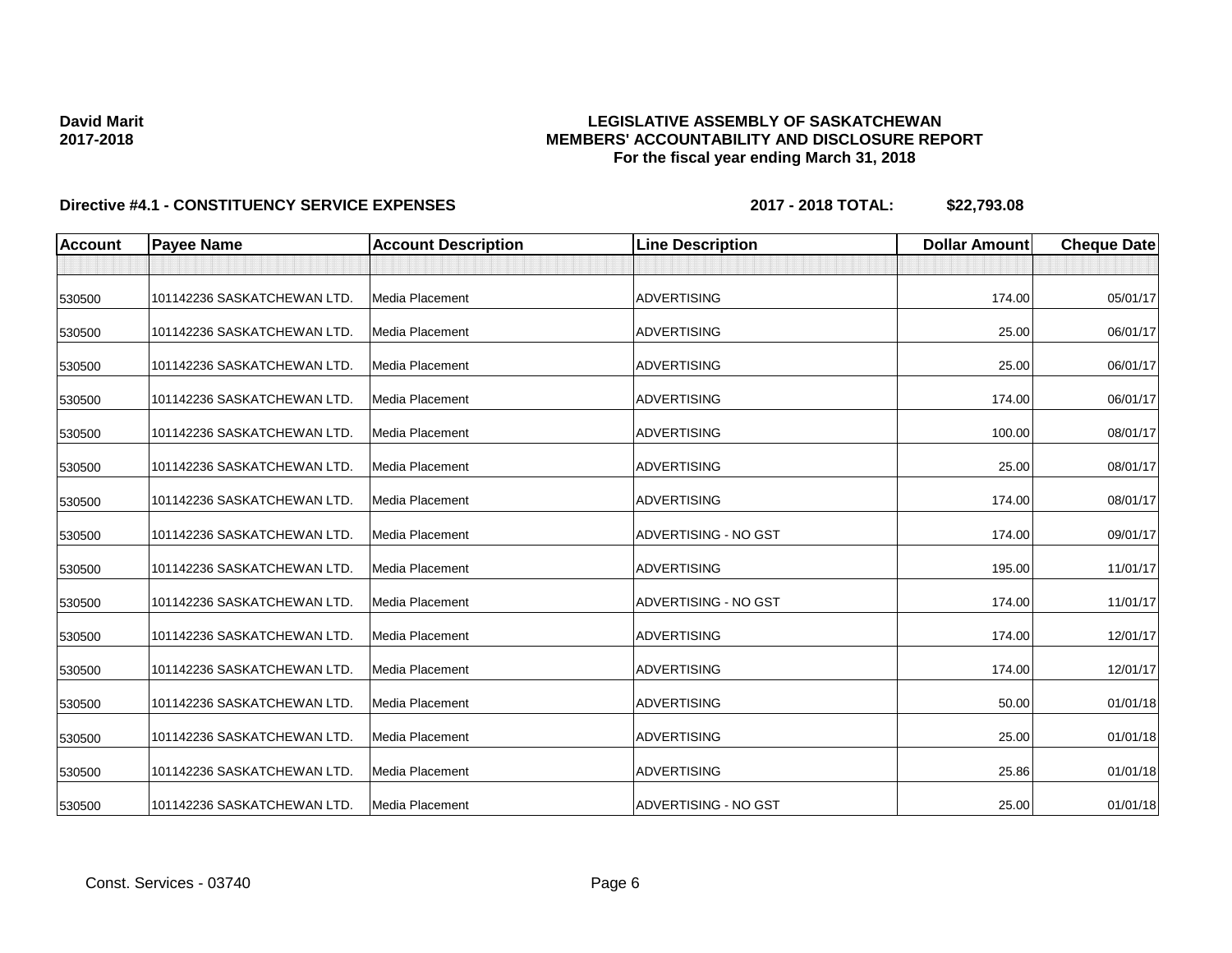### **LEGISLATIVE ASSEMBLY OF SASKATCHEWAN MEMBERS' ACCOUNTABILITY AND DISCLOSURE REPORT For the fiscal year ending March 31, 2018**

| <b>Account</b> | <b>Payee Name</b>                                  | <b>Account Description</b> | <b>Line Description</b>     | <b>Dollar Amount</b> | <b>Cheque Date</b> |
|----------------|----------------------------------------------------|----------------------------|-----------------------------|----------------------|--------------------|
|                |                                                    |                            |                             |                      |                    |
| 530500         | 101142236 SASKATCHEWAN LTD.                        | Media Placement            | <b>ADVERTISING</b>          | 25.00                | 01/11/18           |
| 530500         | 101142236 SASKATCHEWAN LTD.                        | Media Placement            | ADVERTISING - NO GST        | 335.00               | 02/01/18           |
| 530500         | <b>FABMAR COMMUNICATIONS LTD</b>                   | Media Placement            | ADVERTISING - NO GST        | 52.16                | 03/01/18           |
| 530500         | FABMAR COMMUNICATIONS LTD                          | Media Placement            | ADVERTISING - NO GST        | 52.16                | 03/01/18           |
| 530500         | GOLDEN WEST BROADCASTING<br>LTD.                   | Media Placement            | ADVERTISING - NO GST        | 34.23                | 03/01/18           |
| 530500         | <b>GOLDEN WEST BROADCASTING</b><br>LTD.            | Media Placement            | <b>ADVERTISING</b>          | 66.98                | 03/01/18           |
| 530500         | <b>GOLDEN WEST BROADCASTING</b><br>LTD.            | Media Placement            | ADVERTISING - NO GST        | 80.37                | 03/01/18           |
| 530500         | <b>GRAVELBOURG TRIBUNE</b>                         | Media Placement            | ADVERTISING - NO GST        | 90.00                | 06/01/17           |
| 530500         | <b>GRAVELBOURG TRIBUNE</b>                         | <b>Media Placement</b>     | ADVERTISING - NO GST        | 80.00                | 11/06/17           |
| 530500         | <b>GRAVELBOURG TRIBUNE</b>                         | <b>Media Placement</b>     | <b>ADVERTISING - NO GST</b> | 50.00                | 12/01/17           |
| 530500         | <b>GRAVELBOURG TRIBUNE</b>                         | <b>Media Placement</b>     | ADVERTISING - NO GST        | 179.52               | 01/01/18           |
| 530500         | <b>GRAVELBOURG TRIBUNE</b>                         | Media Placement            | <b>ADVERTISING</b>          | 179.52               | 03/29/18           |
| 530500         | HARVARD BROADCASTING INC.                          | Media Placement            | <b>ADVERTISING</b>          | 159.70               | 03/01/18           |
| 530500         | <b>JIM PATTISON BROADCAST</b><br><b>GROUP</b>      | Media Placement            | <b>ADVERTISING</b>          | 69.07                | 03/01/18           |
| 530500         | <b>JIM PATTISON BROADCAST</b><br><b>GROUP</b>      | Media Placement            | <b>ADVERTISING</b>          | 72.14                | 03/01/18           |
| 530500         | <b>MEDICINE HAT NEWS</b>                           | <b>Media Placement</b>     | <b>ADVERTISING</b>          | 290.00               | 04/01/17           |
| 530500         | <b>MEDICINE HAT NEWS</b>                           | <b>Media Placement</b>     | <b>ADVERTISING</b>          | 348.00               | 07/01/17           |
| 530500         | <b>MEDICINE HAT NEWS</b>                           | Media Placement            | <b>ADVERTISING</b>          | 97.50                | 01/01/18           |
| 530500         | <b>PNG PRAIRIE NEWSPAPER GROUP Media Placement</b> |                            | <b>ADVERTISING</b>          | 120.00               | 04/01/17           |
| 530500         | <b>PNG PRAIRIE NEWSPAPER GROUP Media Placement</b> |                            | <b>ADVERTISING</b>          | 240.00               | 07/01/17           |
| 530500         | PNG PRAIRIE NEWSPAPER GROUP Media Placement        |                            | <b>ADVERTISING</b>          | 125.00               | 08/01/17           |
| 530500         | PNG PRAIRIE NEWSPAPER GROUP Media Placement        |                            | <b>ADVERTISING</b>          | 240.00               | 08/01/17           |
| 530500         | <b>PNG PRAIRIE NEWSPAPER GROUP Media Placement</b> |                            | <b>ADVERTISING</b>          | 35.00                | 09/01/17           |
| 530500         | <b>PNG PRAIRIE NEWSPAPER GROUP Media Placement</b> |                            | <b>ADVERTISING</b>          | 240.00               | 11/01/17           |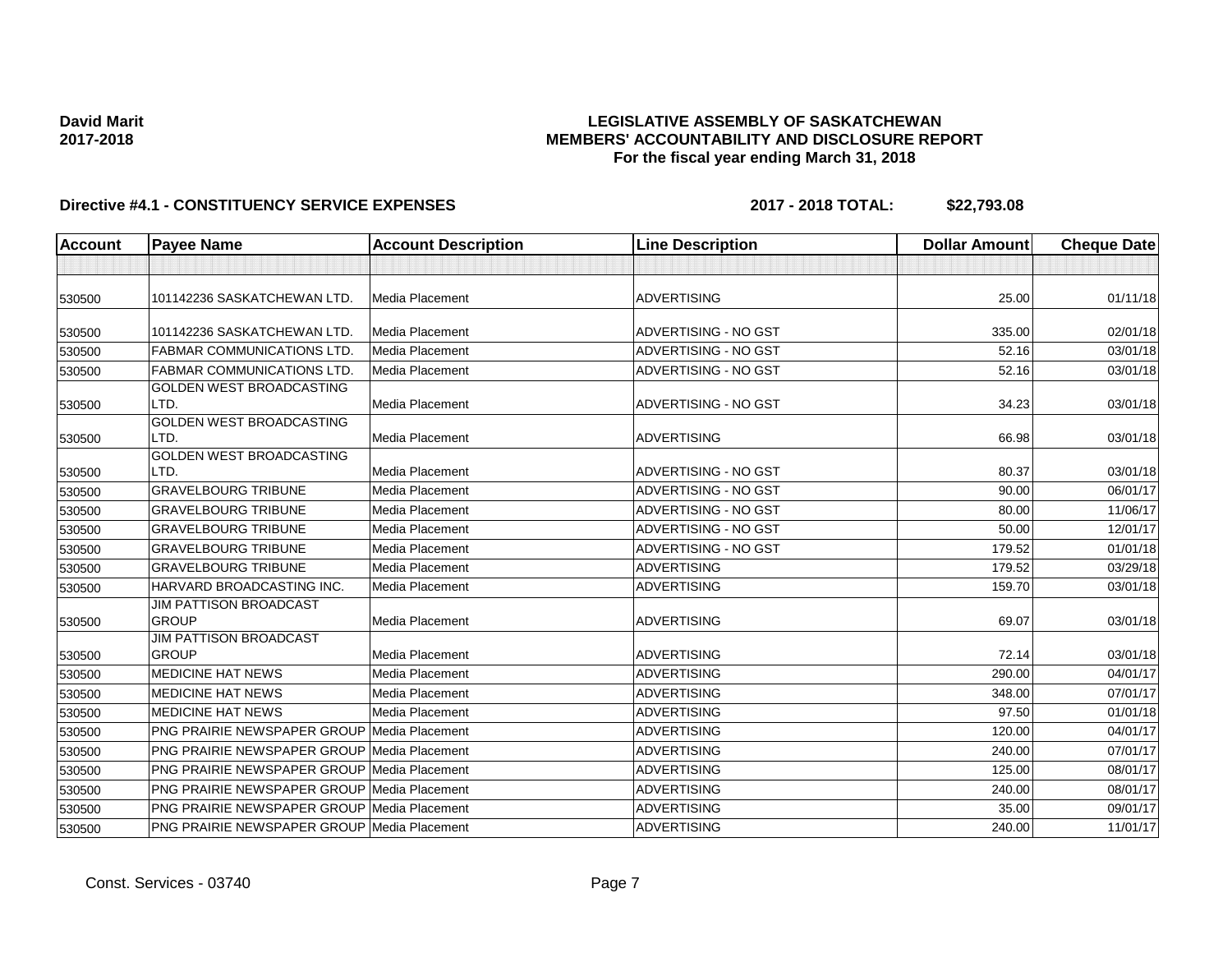### **LEGISLATIVE ASSEMBLY OF SASKATCHEWAN MEMBERS' ACCOUNTABILITY AND DISCLOSURE REPORT For the fiscal year ending March 31, 2018**

| <b>Account</b> | <b>Payee Name</b>                                  | <b>Account Description</b>         | <b>Line Description</b>              | <b>Dollar Amount</b> | <b>Cheque Date</b> |
|----------------|----------------------------------------------------|------------------------------------|--------------------------------------|----------------------|--------------------|
|                |                                                    |                                    |                                      |                      |                    |
| 530500         | <b>PNG PRAIRIE NEWSPAPER GROUP Media Placement</b> |                                    | <b>ADVERTISING</b>                   | 150.00               | 12/01/17           |
| 530500         | <b>PNG PRAIRIE NEWSPAPER GROUP Media Placement</b> |                                    | <b>ADVERTISING</b>                   | 150.00               | 01/01/18           |
| 530500         | RAWLCO RADIO LTD.                                  | Media Placement                    | <b>ADVERTISING</b>                   | 76.74                | 03/01/18           |
| 530500         | RAWLCO RADIO LTD.                                  | Media Placement                    | <b>ADVERTISING</b>                   | 76.74                | 03/01/18           |
| 530500         | RAWLCO RADIO LTD.                                  | Media Placement                    | <b>ADVERTISING</b>                   | 104.37               | 03/01/18           |
| 530500         | RAWLCO RADIO LTD.                                  | <b>Media Placement</b>             | <b>ADVERTISING</b>                   | 116.65               | 03/01/18           |
| 530500         | STAR NEWS PUBLISHING INC.                          | Media Placement                    | <b>ADVERTISING</b>                   | 55.00                | 05/04/17           |
| 530500         | THE HERALD                                         | <b>Media Placement</b>             | <b>ADVERTISING</b>                   | 45.00                | 01/01/18           |
| 530500         | <b>WESTERN PRODUCER</b><br><b>PUBLICATIONS</b>     | Media Placement                    | <b>ADVERTISING</b>                   | 87.57                | 03/07/18           |
| 530900         | KUFFNER, SANDRA                                    | <b>Promotional Items</b>           | <b>WREATH/POSTAGE</b>                | 35.00                | 11/08/17           |
| 530900         | TREASURE HOUSE IMPORTS LTD.                        | <b>Promotional Items</b>           | <b>SASK FLAG PINS</b>                | 195.00               | 12/01/17           |
| 542000         | KUFFNER, SANDRA                                    | Travel                             | C.A. TRAVEL OCTOBER 4-5, 2017        | 334.50               | 10/05/17           |
| 542000         | <b>KUFFNER, SANDRA</b>                             | Travel                             | C.A. TRAVEL JANUARY 29, 2018/POSTAGE | 181.93               | 02/08/18           |
| 555000         | HARVEY'S HOME CENTRE                               | Other Material and Supplies        | MISC. & OFFICE SUPPLIES              | 39.72                | 03/01/18           |
| 555000         | <b>STAPLES BUSINESS DEPOT</b>                      | Other Material and Supplies        | 105504 MISC & OFFICE SUPPLIES        | 30.76                | 04/08/17           |
| 555000         | <b>STAPLES BUSINESS DEPOT</b>                      | Other Material and Supplies        | MISC & OFFICE SUPPLIES 105504        | 30.76                | 05/01/17           |
| 555000         | <b>STAPLES BUSINESS DEPOT</b>                      | Other Material and Supplies        | 105504 MISC, & OFFICE SUPPLIES       | 130.38               | 06/15/17           |
| 555000         | <b>STAPLES BUSINESS DEPOT</b>                      | <b>Other Material and Supplies</b> | 105504 MISC. & OFFICE SUPPLIES       | 125.13               | 08/03/17           |
| 555000         | <b>STAPLES BUSINESS DEPOT</b>                      | Other Material and Supplies        | 105504 OFFICE SUPPLIES D. MARIT      | 16.90                | 10/01/17           |
| 555000         | <b>STAPLES BUSINESS DEPOT</b>                      | Other Material and Supplies        | 105504 MISC & OFFICE SUPPLIES        | 40.38                | 10/04/17           |
| 555000         | <b>STAPLES BUSINESS DEPOT</b>                      | Other Material and Supplies        | 105504 MISC. & OFFICE SUPPLIES       | 131.49               | 03/01/18           |
| 555000         | STAPLES BUSINESS DEPOT                             | Other Material and Supplies        | 105504 MISC. & OFFICE SUPPLIES       | 105.47               | 03/01/18           |
| 555000         | YORGA, WENDIE L                                    | Other Material and Supplies        | POSTAGE/OFFICE SUPPLIES              | 3.33                 | 09/01/17           |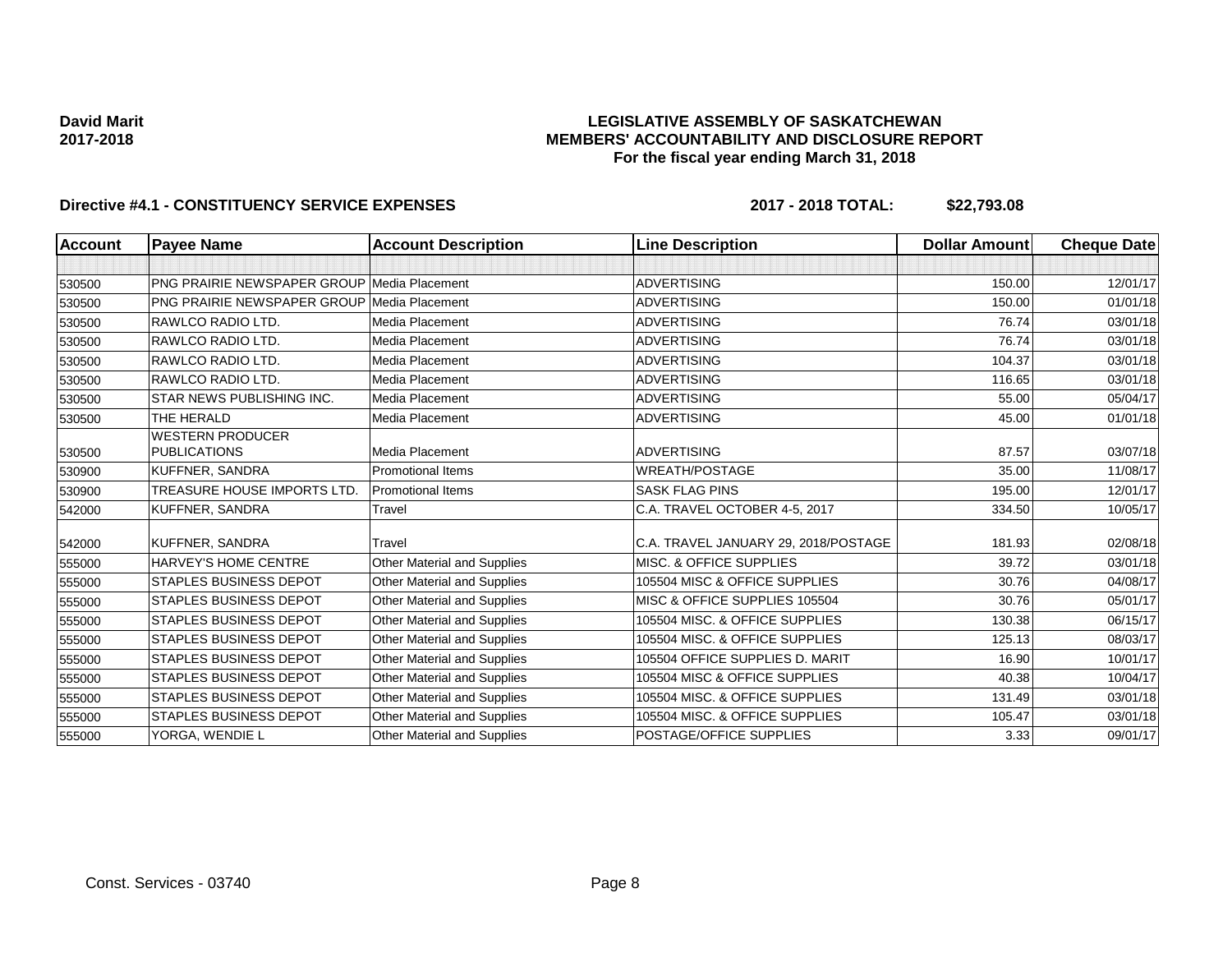### **LEGISLATIVE ASSEMBLY OF SASKATCHEWAN MEMBERS' ACCOUNTABILITY AND DISCLOSURE REPORT For the fiscal year ending March 31, 2018**

# Directive #6 - CONSTITUENCY ASSISTANT EXPENSES 2017 - 2018 TOTAL: \$49,027.98

| <b>Account</b> | <b>Payee Name</b> | <b>Account Description</b> | <b>Dollar Amount</b> | <b>Cheque Date</b> |
|----------------|-------------------|----------------------------|----------------------|--------------------|
|                |                   |                            |                      |                    |
| 513000         | KUFFNER, SANDRA   | Out-of-Scope Permanent     | 1,750.00             | 04/11/17           |
| 513000         | KUFFNER, SANDRA   | Out-of-Scope Permanent     | $-1,750.00$          | 04/11/17           |
| 513000         | KUFFNER, SANDRA   | Out-of-Scope Permanent     | 1750                 | 04/25/17           |
| 513000         | KUFFNER, SANDRA   | Out-of-Scope Permanent     | 1750                 | 05/09/17           |
| 513000         | KUFFNER, SANDRA   | Out-of-Scope Permanent     | 1,750.00             | 05/24/17           |
| 513000         | KUFFNER, SANDRA   | Out-of-Scope Permanent     | 1750                 | 06/06/17           |
| 513000         | KUFFNER, SANDRA   | Out-of-Scope Permanent     | 1,750.00             | 06/20/17           |
| 513000         | KUFFNER, SANDRA   | Out-of-Scope Permanent     | 1750                 | 07/05/17           |
| 513000         | KUFFNER, SANDRA   | Out-of-Scope Permanent     | 1,750.00             | 07/18/17           |
| 513000         | KUFFNER, SANDRA   | Out-of-Scope Permanent     | 1,750.00             | 08/01/17           |
| 513000         | KUFFNER, SANDRA   | Out-of-Scope Permanent     | 1,750.00             | 08/15/17           |
| 513000         | KUFFNER, SANDRA   | Out-of-Scope Permanent     | 1,750.00             | 08/29/17           |
| 513000         | KUFFNER, SANDRA   | Out-of-Scope Permanent     | 1,750.00             | 09/12/17           |
| 513000         | KUFFNER, SANDRA   | Out-of-Scope Permanent     | 1750                 | 09/26/17           |
| 513000         | KUFFNER, SANDRA   | Out-of-Scope Permanent     | 1,750.00             | 10/11/17           |
| 513000         | KUFFNER, SANDRA   | Out-of-Scope Permanent     | 1,750.00             | 10/24/17           |
| 513000         | KUFFNER, SANDRA   | Out-of-Scope Permanent     | 1575                 | 11/07/17           |
| 513000         | KUFFNER, SANDRA   | Out-of-Scope Permanent     | 1,575.00             | 11/21/17           |
| 513000         | KUFFNER, SANDRA   | Out-of-Scope Permanent     | 1,750.00             | 12/05/17           |
| 513000         | KUFFNER, SANDRA   | Out-of-Scope Permanent     | 1,750.00             | 12/19/17           |
| 513000         | KUFFNER, SANDRA   | Out-of-Scope Permanent     | 1,750.00             | 01/03/18           |
| 513000         | KUFFNER, SANDRA   | Out-of-Scope Permanent     | 1,750.00             | 01/16/18           |
| 513000         | KUFFNER, SANDRA   | Out-of-Scope Permanent     | 1,750.00             | 02/01/18           |
| 513000         | KUFFNER, SANDRA   | Out-of-Scope Permanent     | 1750                 | 02/13/18           |
| 513000         | KUFFNER, SANDRA   | Out-of-Scope Permanent     | 1,750.00             | 03/01/18           |
| 513000         | KUFFNER, SANDRA   | Out-of-Scope Permanent     | 1,750.00             | 03/13/18           |
| 513000         | KUFFNER, SANDRA   | Out-of-Scope Permanent     | 1,050.00             | 03/27/18           |
| 513000         | KUFFNER, SANDRA   | Out-of-Scope Permanent     | 2,299.33             | 04/10/18           |
| 514000         | YORGA, WENDIE L   | Casual/Term                | 353.13               | 05/09/17           |